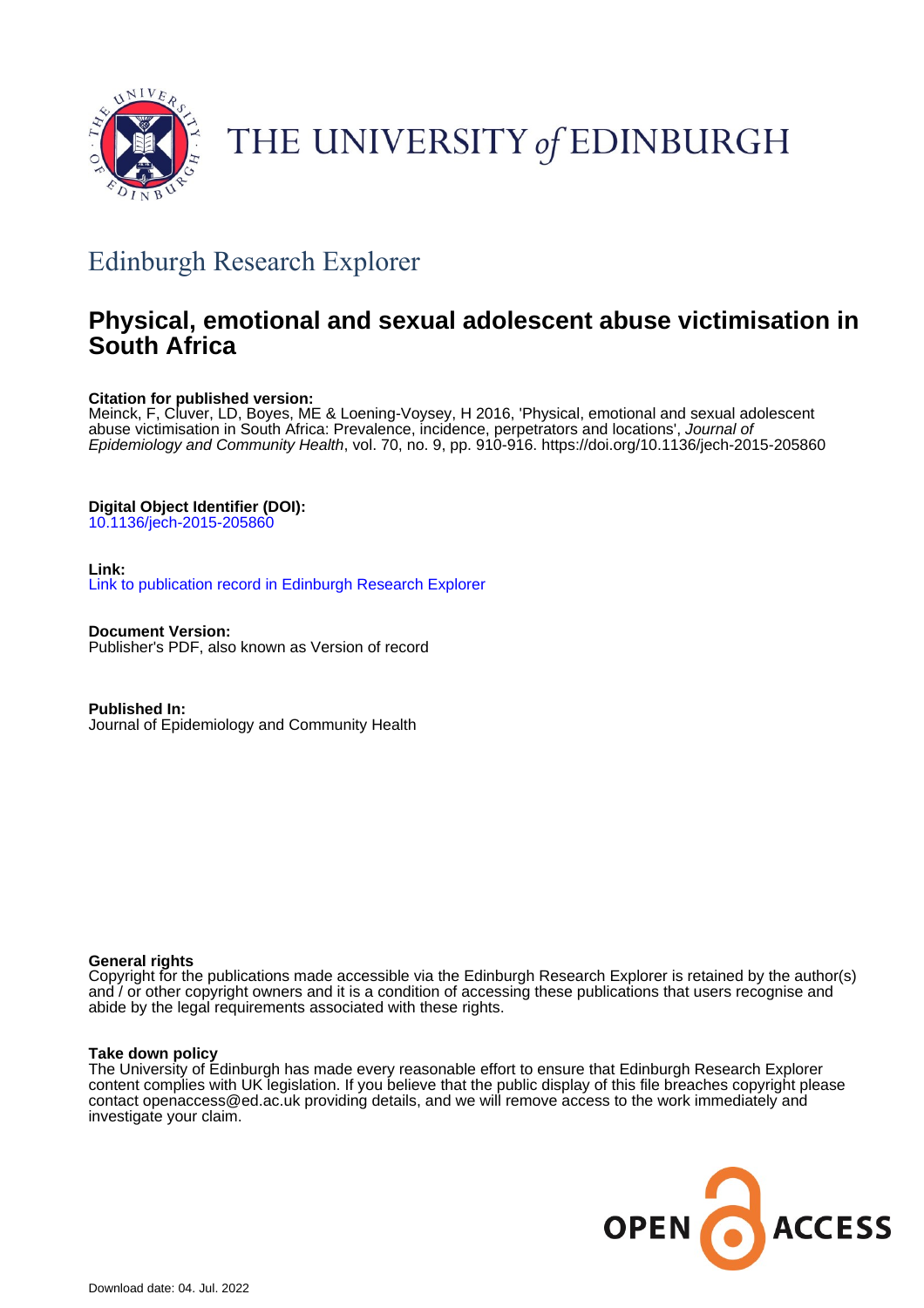

▸ Additional material is published online only. To view please visit the journal online [\(http://dx.doi.org/10.1136/jech-](http://dx.doi.org/10.1136/jech-2015-205860)[2015-205860\)](http://dx.doi.org/10.1136/jech-2015-205860).

For numbered affiliations see end of article.

#### Correspondence to

Dr Franziska Meinck, Centre for Evidence-Based Intervention, Department of Social Policy & Intervention, Oxford University, Oxford OX1 2ER, UK; Franziska.Meinck@spi.ox.ac.uk

Received 2 April 2015 Revised 4 November 2015 Accepted 22 February 2016 Published Online First 9 March 2016



To cite: Meinck F, Cluver LD, Boyes ME, et al. J Epidemiol Community Health 2016;70:910-916

# Physical, emotional and sexual adolescent abuse victimisation in South Africa: prevalence, incidence, perpetrators and locations

Franziska Meinck,<sup>1</sup> Lucie D Cluver,<sup>1,2,3</sup> Mark E Boyes,<sup>1,4</sup> Heidi Loening-Voysey<sup>5</sup>

#### ABSTRACT

Background Physical, emotional and sexual abuse of children is a major problem in South Africa, with severe negative outcomes for survivors. To date, no known studies have used data directly obtained from community-based samples of children to investigate prevalence, incidence, locations and perpetrators of child abuse victimisation. This study aims to investigate prevalence and incidence, perpetrators, and locations of child abuse victimisation in South Africa using a multicommunity sample.

Methods 3515 children aged 10–17 years (56.6% female) were interviewed from all households in randomly selected census enumeration areas in two South African provinces. Child self-report questionnaires were completed at baseline and at 1-year follow-up (96.7% retention).

Results Prevalence was 56.3% for lifetime physical abuse (18.2% past-year incidence), 35.5% for lifetime emotional abuse (12.1% incidence) and 9% for lifetime sexual abuse (5.3% incidence). 68.9% of children reported any type of lifetime victimisation and 27.1% reported lifetime multiple abuse victimisation. Main perpetrators of abuse were reported: for physical abuse, primary caregivers and teachers; for emotional abuse, primary caregivers and relatives; and for sexual abuse, girlfriend/boyfriends or other peers.

Conclusions This is the first study assessing current self-reported child abuse through a large, communitybased sample in South Africa. Findings of high rates of physical, emotional and sexual abuse demonstrate the need for targeted and effective interventions to prevent incidence and re-victimisation.

#### INTRODUCTION

Evidence shows that victims of child abuse in sub-Saharan Africa have consistently poorer physical and mental health outcomes than other children[.1](#page-6-0) They are at increased risk for HIV infection,<sup>2</sup> exposure to transactional sex,<sup>[3](#page-6-0)</sup> risk for re-victimisation,<sup>4</sup> bullying<sup>[5](#page-6-0)</sup> and higher levels of depression and suicidal ideation.<sup>6</sup> Little is known, however, about prevalence rates, perpetrators and locations of child abuse victimisation in South Africa, particularly among adolescents.

Adolescence is an important decade in a child's development, marking the period of transition from childhood to adulthood.[7](#page-6-0) Adolescents are a particularly vulnerable group, experiencing a third of all new HIV infections worldwide, $\frac{8}{3}$  $\frac{8}{3}$  $\frac{8}{3}$  high levels of violence, lower school attendance and enrolment than primary schoolchildren, early marriage and higher levels<sup>[9](#page-6-0)</sup> of sexual abuse victimisation.[10](#page-6-0) Furthermore, adolescence is a time where the intergenerational transmission of poverty, violence victimisation and perpetration, gender inequalities and educational disadvantage manifest themselves.<sup>[9](#page-6-0)</sup>

Evidence of the epidemiology of adolescent abuse in South Africa is limited and inconsistent. Studies differ in sampling, and definitions or mea-sures for severity of abuse.<sup>[11](#page-6-0)</sup> Consequently, reported prevalence rates vary greatly, 6.7–32% for physical abuse, $12 \t13 \t11.9-35.5\%$  for emotional abuse<sup>12 14</sup> and 1.6–60% for sexual abuse.<sup>15 16</sup> No published data are available on multiple abuse victimisation. Furthermore, existing evidence focuses on particular subpopulations of children. Specifically, past studies sampled selectively by including only one gender or by sampling exclu-sively university or high school students.<sup>[17](#page-6-0)</sup> These studies may be unrepresentative, given the low participation in higher grades of secondary school and tertiary education.<sup>18</sup> Moreover, children who have dropped out of school may be at particularly high risk of abuse. $12$  Other studies assessed only highrisk children, such as orphans and vulnerable children  $(OVC)^{12}$  <sup>13</sup> and small-scale clinical case studies that examine clinical reviews of social services cases or children referred for psychological treatment.<sup>[19](#page-6-0)</sup> While these studies provide valuable evidence on subpopulations, wider community studies can help to understand broader prevalence rates and patterns. There is valuable research on outcomes of abuse and risk factors, using retro-spective studies from adult samples,<sup>[15](#page-6-0)</sup> but these may need to be interpreted with caution in terms of determining prevalence rates due to risks of recall bias, particularly with regard to childhood memories of abuse.<sup>[20](#page-6-0)</sup> Finally, all known studies are either cross-sectional or retrospective. Therefore, they cannot measure incidence of abuse.

To the best of the authors' knowledge, this study provides the first descriptive examination of prevalence, frequency, incidence, location, perpetrators and severity of child abuse in a longitudinal, community-based sample in South Africa. The study will focus on physical, emotional and sexual abuse victimisation. Community violence and other traumatic experiences outside of the home were excluded due to the study's use of the WHO definition of child abuse 'in the context of a relationship of responsibility, trust or power'.<sup>[21](#page-6-0)</sup> Childhood neglect was not included due to high poverty within the sample, which made distinction between neglectful behaviour and poverty-related inability to provide difficult.<sup>[22](#page-6-0)</sup>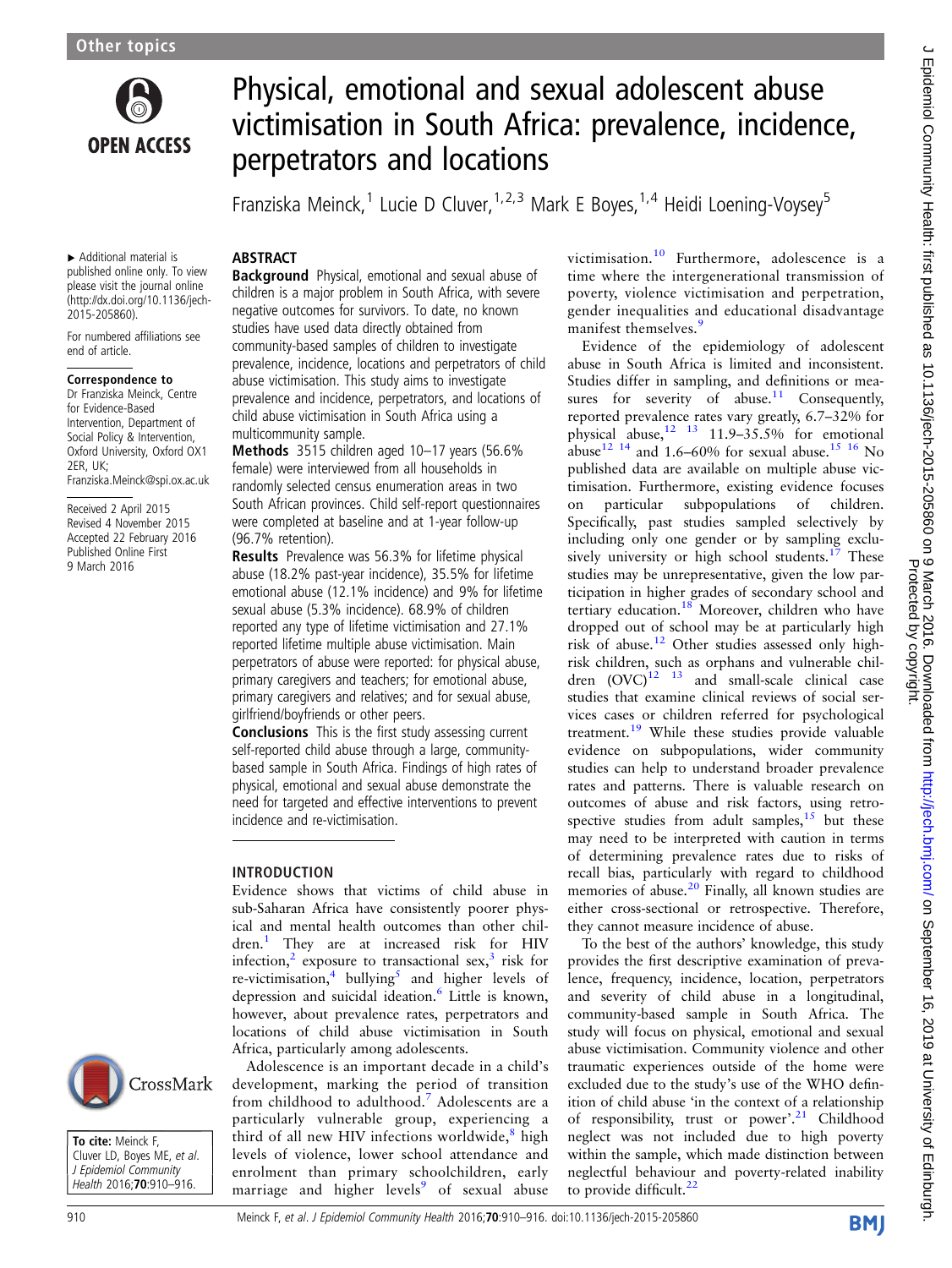This study aims to assess physical, emotional, sexual and multiple child abuse victimisation within a large, random, community-based sample of adolescents in terms of: (1) prevalence and frequency; (2) incidence; (3) differences by gender, age and rural/urban location; and (4) perpetrators and locations of victimisation.

#### METHODS **Participants**

Recruitment took place in two urban and rural health districts in two provinces: Mpumalanga and the Western Cape. In each district, census enumeration areas were randomly selected. Within these areas, every resident child aged 10–17 years (n=3514) was included through door-to-door sampling of all households. In households with several children, one participant was selected randomly. Baseline data were collected between January 2010 and June 2011. A year later, 3401 (96.7%) participants were traced and reinterviewed.

#### Procedures

Child participants completed confidential questionnaires which were translated into Xhosa, Swati, Tsonga, Sotho and Zulu and checked with back translation. Interviewers assisted participants in filling in the questionnaires, which took 60 min to complete. Children were interviewed in the language and locations of their choice, such as spare classrooms in schools or under a secluded tree, to ensure confidentiality. Interviewers received intensive training in working with vulnerable children and in administering standardised questionnaires. Vulnerable youth prepiloted the survey to assess age-appropriateness and cultural-appropriateness. Data were checked for quality and missing data were  $\leq 0.5\%$ .

Ethical approval was granted by the Universities of Oxford, Cape Town and KwaZulu-Natal; the National Department of Social Development; and the Western Cape and Mpumalanga provincial Departments of Health and Education. Informed consent was sought from both children and their caregivers. Within sub-Saharan Africa, many children are not looked after by their biological parents. The term 'caregivers' is therefore used and refers to the person who provides primary parenting responsibilities. Caregivers can be biological parents, aunts and uncles, siblings, other relatives or foster carers. Information and consent sheets were read out loud and questions answered in the light of low literacy in the sampled population group. Participation was voluntary, and all participants received a certificate of completion and light refreshments.

Children at risk of significant harm, as well as those with past experiences of abuse or who requested help, were referred to local child protection services, counselling centres and HIV-testing services with follow-up support from the interviewers. These options were always discussed with the child, otherwise strict confidentiality was maintained. In total, 664 referrals were made.

#### Measures

Child physical and emotional abuse victimisation were measured (at both baseline and follow-up assessments) using five items from the UNICEF Measures for National-level Monitoring of OVC.[23](#page-6-0) Participants were asked to state frequency of abuse in the past year (never, happened but not past year, at least once, monthly and weekly). The scale had been used in South Africa previously and showed good reliability of  $\alpha = 70^{12}$  $\alpha = 70^{12}$  $\alpha = 70^{12}$  Seven

additional items were designed and tested for follow-up data collection with the help of local social workers, NGO staff working with OVC, and adults and children from the local community (all items are listed in online supplementary material 1; for frequencies of responses to individual items, please see Meinck et  $al^{24}$  $al^{24}$  $al^{24}$ ). All follow-up items also measured the relationship of the perpetrator to the child and the location of the abuse. The overall reliability for this 14-item scale was  $\alpha = 0.74$ .

Child sexual abuse victimisation at baseline was measured using two items designed by social workers in South Africa and one item from the National Survey of HIV and Risk Behaviour Amongst Young South Africans.[25](#page-7-0) All baseline sexual abuse items measured lifetime exposure with a no/yes response code. Sexual abuse victimisation at follow-up was measured in more detail using five items from the Juvenile Victimization Questionnaire[.26](#page-7-0) Items were modified to fit the cultural context with the help of experienced social workers and were then prepiloted with children in South Africa (all items are listed in online supplementary material 2). Contact sexual abuse was defined as any unwanted touching or kissing, touching of private parts and/or forced sex. Exposure to sexual harassment and forced watching of pornographic material were also measured.

For all abuse items administered at follow-up and for physical and emotional abuse at baseline, participants were asked to state frequency of abuse in the past year (never, happened but not past year, at least once, monthly and weekly). All follow-up items also measured the relationship of the perpetrator to the child and the location of the abuse.

To estimate the incidence of the three types of abuse, individual scales for physical, emotional and sexual abuse were coded into dichotomous variables. If the child did not report victimisation at baseline or at follow-up, or if the child mentioned victimisation at both baseline and follow-up, the response was coded as 0. If victimisation was mentioned at follow-up but not at baseline, this was coded as 1. To allow comparability across the two measurement points, exactly the same items were used at baseline and follow-up to determine incidence for physical and emotional abuse. Similarly, dichotomous variables were created for prevalence at baseline and follow-up in each abuse category (0: not abused; 1: abused). Prevalence was further divided to reflect lifetime abuse, past year and monthly or more frequent victimisation.

Perpetrators and locations of abuse victimisation were identified by participants for each abusive act they had experienced. The options were: caregiver, teacher, relative, neighbour or 'other'. For 'other', further clarification on the perpetrator's relationship with the child was requested. Participants also had the option of indicating the location in which they had been victimised. The options were: home, community, school, home of neighbour and 'other'. For 'other', further clarification of the location was requested.

Multiple abuse victimisation was defined as two or more categories of abuse, and measured as two or more concurrent abuse types (of sexual, physical and emotional abuse).

Sociodemographic information on gender, age, province and location (urban or rural) was measured using items modelled on the South African census.

### Analyses

Descriptive analyses were conducted using SPSS V.22. Estimates of incidence and prevalence of physical, emotional, sexual abuse and multiple abuse victimisation were assessed. Perpetrators and Protected by copyright.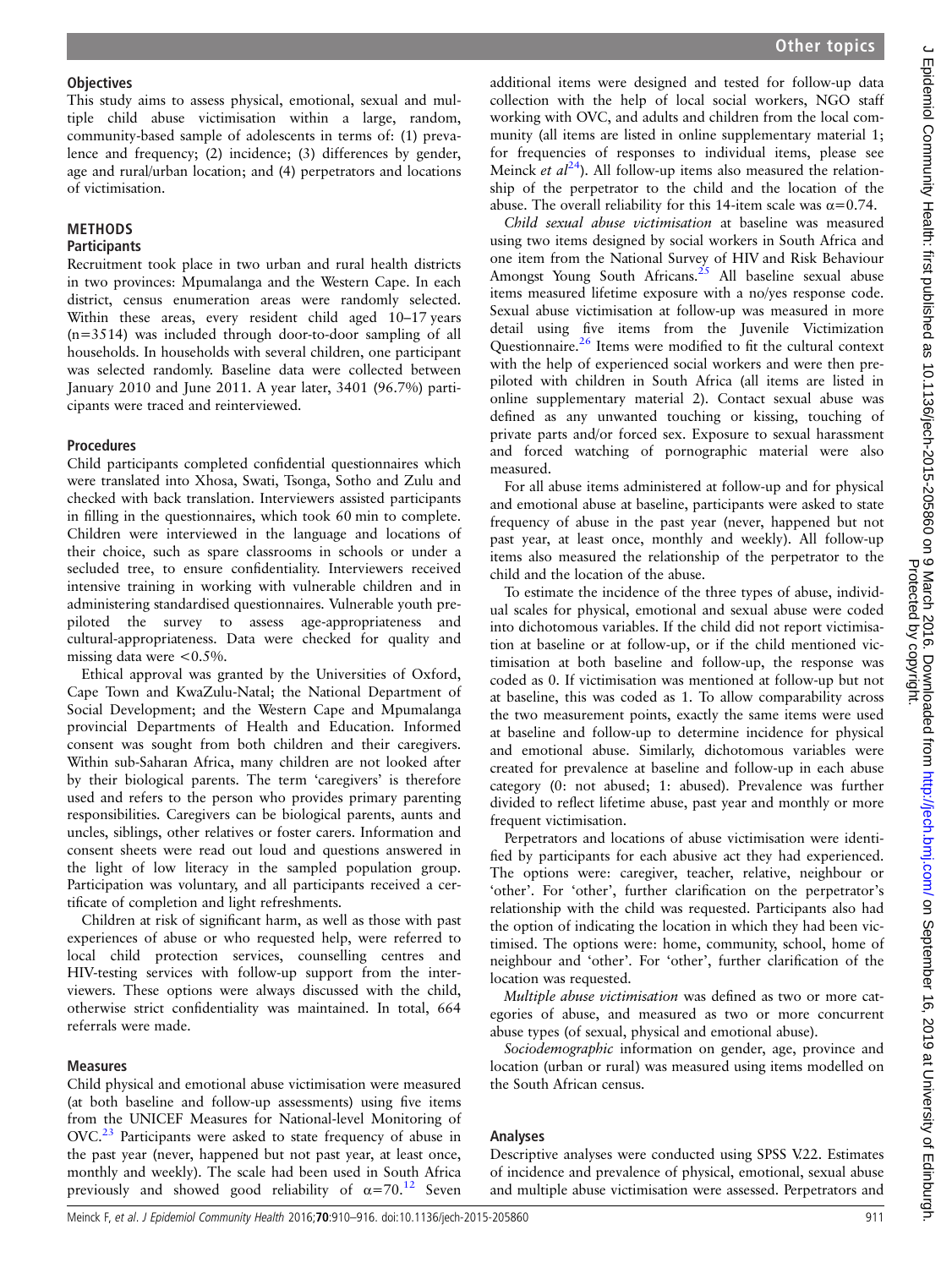locations of perpetration were also examined. Prevalence rates were tested for demographic differences using Pearson's  $\chi^2$ -tests.

#### RESULTS

The sample included 3515 children at baseline (56.7% female, mean age 13.45 years) and 3401 (96.7% retention rate) at follow-up (54.5% female, 14.67 years). Refusal rates were 2.8% at baseline and  $\langle 0.5\%$  at follow-up. Approximately half of the participants lived in urban areas (50.6% at baseline, 48.6% at follow-up) and in Mpumalanga Province (47.3%).

#### Prevalence and incidence

In total 68.9% of children reported at least one type of victimisation in their lifetime and 54.9% reported some type of victimisation in the past year. In total 32.3% of children reported at least one type of frequent monthly abuse victimisation (table 1).

Physical abuse: At follow-up, 56.3% of children reported lifetime physical abuse, 37.9% reported past-year physical abuse and 16.6% reported frequent monthly physical abuse victimisation. Past-year incidence of physical abuse was 18.2%.

Emotional abuse: In total 35.5% of children reported lifetime emotional abuse, 31.6% reported past-year emotional abuse and 20.7% reported frequent monthly emotional abuse victimisation. Past-year incidence of emotional abuse was 12.1%.

Sexual abuse: At follow-up, 14.8% of children reported lifetime sexual harassment and 12.8% reported sexual harassment in the past year. Up to 2.4% reported lifetime forced exposure to pornography, and 2% reported forced exposure to pornography in the past year. Nine per cent of children reported lifetime contact sexual abuse, 5.9% reported past-year contact sexual abuse exposure, and 2.8% reported frequent monthly sexual abuse victimisation. Up to 3.3% of children reported

lifetime rape, 0.8% reported past-year rape, and 0.3% reported frequent monthly rape victimisation. Past-year incidence of contact sexual abuse was 5.3%; past-year rape incidence was 2.1%. Since sexual harassment and exposure to pornography were not measured at baseline, incidence of either was not calculated.

Multiple victimisation: Up to 27.1% reported being victims of two or more types of abuse victimisation in their lifetime, with physical and emotional abuse most commonly co-occurring. Up to 19.6% reported frequent multiple victimisation.

#### Children at higher risk for abuse

Demographic differences in abuse victimisation were also observed [\(table 2\)](#page-4-0). Younger children were more likely to experience physical abuse (p<0.001), while older children were more likely to report emotional (p<0.05) and sexual abuse (p<0.001). Girls were more likely than boys to report emotional abuse (p<0.005), sexual harassment (p<0.001), contact sexual abuse ( $p < 0.001$ ) and rape ( $p < 0.001$ ). In addition, children in rural areas were more likely to report physical ( $p$ <0.005), emotional ( $p$ <0.05) and contact sexual ( $p$ <0.05) abuse victimisation than those in urban areas. However, the differences were not as distinct as for other demographic factors. There were no differences between genders for physical abuse and exposure to pornography. Likewise, no differences between urban and rural sites could be observed for sexual harassment, exposure to pornography and rape victimisation. Perpetrators and locations of abuse.

Perpetrators of physical abuse victimisation were most commonly primary caregivers, followed by teachers and relatives. Perpetrators of emotional abuse were most commonly primary caregivers, followed by relatives and teachers. Perpetrators of

|                                       | Never % (n) | Lifetime % (n) | In the past year $%$ (n) | Monthly $% (n)$ | Incidence % (n) |
|---------------------------------------|-------------|----------------|--------------------------|-----------------|-----------------|
| Physical abuse                        |             |                |                          |                 |                 |
| <b>Baseline</b>                       | 59.9 (2036) |                | 40.1 (1365)              | 18.2 (619)      |                 |
| Follow-up                             | 43.7 (1485) | 56.3 (1916)    | 37.9 (1289)              | 16.6 (564)      | 18.2 (641)      |
| <b>Emotional abuse</b>                |             |                |                          |                 |                 |
| <b>Baseline</b>                       | 65.8 (2237) |                | 34.2 (1160)              | 19.2 (654)      |                 |
| Follow-up                             | 64.5 (2195) | 35.5 (1206)    | 31.6 (1076)              | 20.7 (704)      | 12.1(410)       |
| Sexual harassment                     |             |                |                          |                 |                 |
| <b>Baseline</b>                       |             |                |                          |                 |                 |
| Follow-up                             | 85.7 (2899) | 14.8 (502)     | 12.8 (437)               | 8.1(276)        |                 |
| Forced exposure to pornography        |             |                |                          |                 |                 |
| <b>Baseline</b>                       |             |                |                          |                 |                 |
| Follow-up                             | 97.6 (3319) | 2.4(82)        | 2(69)                    | 0.8(26)         |                 |
| Contact sexual abuse                  |             |                |                          |                 |                 |
| <b>Baseline</b>                       | 96.3 (3276) | 3.7(125)       |                          |                 |                 |
| Follow-up                             | 89.8 (3054) | 9(306)         | 5.9(201)                 | 2.8(94)         | 5.3(181)        |
| Rape                                  |             |                |                          |                 |                 |
| <b>Baseline</b>                       | 98.8 (3360) | 1.2(41)        |                          |                 |                 |
| Follow-up                             | 96.7 (3290) | 3.3(111)       | 0.8(28)                  | 0.3(10)         | 2.1(70)         |
| Any type of victimisation experienced |             |                |                          |                 |                 |
| <b>Baseline</b>                       | 46.1 (1567) | 53.9 (1834)    |                          |                 |                 |
| Follow-up                             | 31.1 (1057) | 68.9 (2344)    | 54.9 (1868)              | 32.3 (1100)     |                 |
| Multiple abuse victimisation          |             |                |                          |                 |                 |
| Physical and emotional                | 72.9 (2479) | 27.1 (922)     | 19.6 (667)               | 9.2(312)        |                 |
| Physical and sexual                   | 93.9 (3192) | 6.1(209)       | 3.6(122)                 | 0.8(28)         |                 |
| Emotional and sexual                  | 94.4 (3211) | 5.6 (190)      | 3.6(123)                 | 1.6(56)         |                 |
| Physical, emotional and sexual        | 95.4 (3246) | 4.6(155)       | 3.2(109)                 | 0.6(22)         |                 |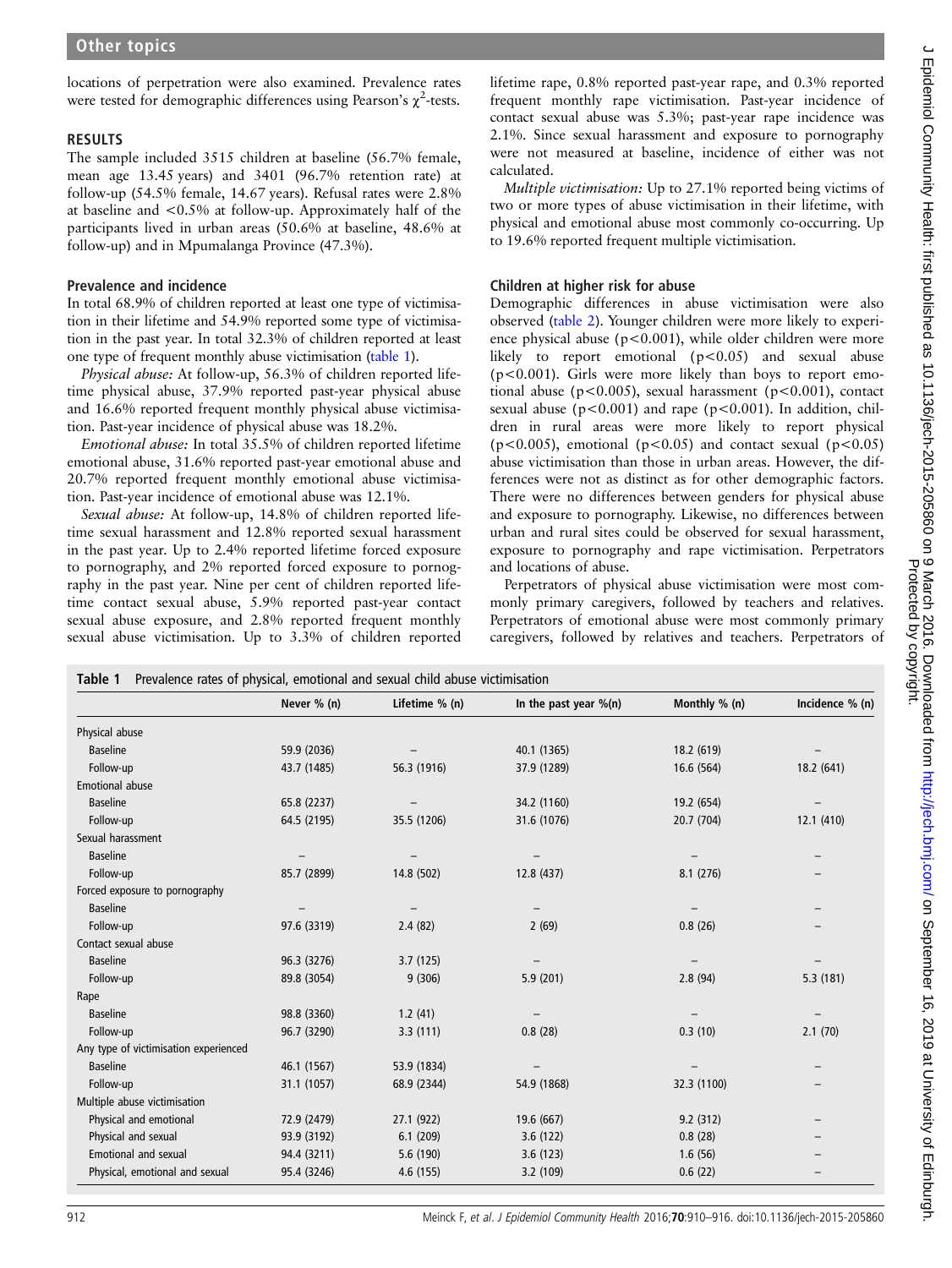<span id="page-4-0"></span>

|                      | Male (n=1475) | Female (n=1926)  | Urban $(n=1720)$ | Rural (n=1681)              | Age <15 (n=2234) | Age 15+ (n=1167)            |
|----------------------|---------------|------------------|------------------|-----------------------------|------------------|-----------------------------|
| Physical abuse       |               |                  |                  |                             |                  |                             |
| Past year            | 17% (577)     | 20.9% (712)      | 17.6% (600)      | 20.3% (689)**               | 20.3% (691)      | 17.6% (589)***              |
| Lifetime             | 25.2% (856)   | 31.2% (1060)     | 27.8% (946)      | 28.5% (970)                 | 29.1% (988)      | 27.3% (928)***              |
| Emotional abuse      |               |                  |                  |                             |                  |                             |
| Past year            | 12.6% (428)   | 19.1% (648)**    | 15% (509)        | $16.7\%$ (567) <sup>*</sup> | 14% (475)        | $17.7\%$ (601) <sup>*</sup> |
| Lifetime             | 14.3% (458)   | $21.2\%$ (721)** | 16.9% (576)      | 18.5% (630)*                | 15.8% (538)      | 19.6% (668)*                |
| Sexual harassment    |               |                  |                  |                             |                  |                             |
| Past year            | $3.1\%$ (106) | $9.7\%$ (331)*** | $6.1\%$ (207)    | $6.8\%$ (230)               | $3.6\%$ (122)    | $9.3\%$ (315)***            |
| Lifetime             | $3.7\%$ (127) | $11\%$ (375)***  | 7% (239)         | 7.7% (263)                  | 4.3% (145)       | 10.5% (357)***              |
| Pornography          |               |                  |                  |                             |                  |                             |
| Past year            | $0.7\%$ (25)  | $1.3\%$ (44)     | $0.8(27)\%$      | $1.2\%$ (42)                | $0.7\%$ (24)     | $1.3\%$ (45)                |
| Lifetime             | $0.9\%$ (29)  | $1.6\%$ (53)     | $1.1\%$ (36)     | $1.4\%$ (46)                | $0.9\%$ (29)     | $1.6\%$ (52) <sup>*</sup>   |
| Contact sexual abuse |               |                  |                  |                             |                  |                             |
| Past year            | $1.8\%$ (61)  | $4.1\%$ (140)*** | $2.5\%$ (84)     | $3.4\%$ (117) <sup>*</sup>  | $1.8\%$ (60)     | $4.1\%$ (141)***            |
| Lifetime             | 3% (101)      | $6\%$ (205)***   | 4.1% (140)       | 4.9% (166)                  | $2.6\%$ (87)     | $6.4\%$ (210)***            |
| Rape                 |               |                  |                  |                             |                  |                             |
| Past year            | $0.1\%$ (3)   | $0.7\%$ (25)***  | $0.4\%$ (14)     | $0.4\%$ (14)                | $0.3\%$ (9)      | $0.6\%$ (19)                |
| Lifetime             | $0.9\%$ (29)  | $2.4\%$ (82)***  | $1.8\%$ (60)     | $1.5\%$ (51)                | $0.8\%$ (27)     | $2.5\%$ (84)***             |

sexual abuse (harassment, forcing participants to watch pornography, unwanted sexual touching or kissing, unwanted genital touching) were most commonly peers and intimate partners. Forced sex was mainly perpetrated by strangers, relatives and intimate partners. The most common locations for physical and emotional abuse were the home, followed by schools and communities. The locations for sexual harassment, being forced to watch pornography, unwanted sexual touching and unwanted genital touching were primarily the community and school. Forced sex was mostly reported to have happened in the home and at school (table 3).

#### **DISCUSSION**

This is the first large-scale community-based study examining the incidence and prevalence of current self-reported child abuse victimisation in South Africa. It adds valuable information to the existing literature regarding perpetrators, locations, incidence and prevalence rates of physical, emotional and sexual child abuse. In addition, no other published study in South Africa has investigated multiple abuse victimisation. This is important, since research in other countries has shown that large numbers of child abuse victims are subject to multiple types of abuse $27$  and have especially poor physical and mental health outcomes.<sup>[28](#page-7-0)</sup>

#### What are the prevalence and incidence rates of physical, emotional and sexual child abuse in South Africa?

Overall, participants reported a high prevalence of lifetime, past-year and frequent physical, emotional and contact sexual abuse victimisation. A high incidence of physical, emotional and contact sexual abuse was also reported. Up to one-third of participants reported lifetime multiple abuse victimisation. Girls and older children were found to be at particular risk for sexual and emotional abuse. Younger children were at higher risk for physical abuse victimisation.

Comparisons of child abuse victimisation are notoriously difficult due to measurement issues. $29$  However, the present study and official reports suggest very high rates of child abuse victimisation compared to those in high-income countries. $3<sup>3</sup>$ 

#### What sociodemographic factors put children at higher risk of abuse?

While younger children experience more physical abuse, older children were more likely to report emotional and

| <b>Perpetrators</b>    | Percentage   | <b>Locations</b>  | Percentage |  |
|------------------------|--------------|-------------------|------------|--|
| Physical abuse         |              |                   |            |  |
| Caregiver              | 47.4         | Home              | 58.6       |  |
| Teacher                | 32.4         | School            | 36.1       |  |
| Relative               | 11.4         | Community         | 4.7        |  |
| Neighbour              | 1.7          | Home of neighbour | 0.2        |  |
| Other                  | 7.1          | Other             | 0.1        |  |
| <b>Emotional abuse</b> |              |                   |            |  |
| Caregiver              | 56.9         | Home              | 76.2       |  |
| Teacher                | 5.9          | School            | 12.2       |  |
| Relative               | 19.3         | Community         | 9.8        |  |
| Neighbour              | 6.4          | Home of neighbour | 1.3        |  |
| Other                  | 11.5         | Other             | 0.5        |  |
| Sexual abuse           |              |                   |            |  |
| Caregiver              | 2.2          | Home              | 11         |  |
| Teacher                | 0.9          | School            | 32.1       |  |
| Relative               | 7.5          | Community         | 52.6       |  |
| Neighbour              | 13.2         | Home of neighbour | 1.2        |  |
| Boyfriend/girlfriend   | 24.1         | Other             | 3.1        |  |
| Peers                  | 30.9         |                   |            |  |
| Stranger               | 14.9         |                   |            |  |
| Other                  | 6.3          |                   |            |  |
| Rape                   |              |                   |            |  |
| Caregiver              | 1.9          | Home              | 58.6       |  |
| Teacher                | $\mathbf{0}$ | School            | 36.1       |  |
| Relative               | 23.1         | Community         | 4.7        |  |
| Neighbour              | 9.6          | Home of neighbour | 0.4        |  |
| Boyfriend/girlfriend   | 23.1         | Other             | 0.3        |  |
| Peers                  | 7.9          |                   |            |  |
| Stranger               | 28.8         |                   |            |  |
| Other                  | 5.8          |                   |            |  |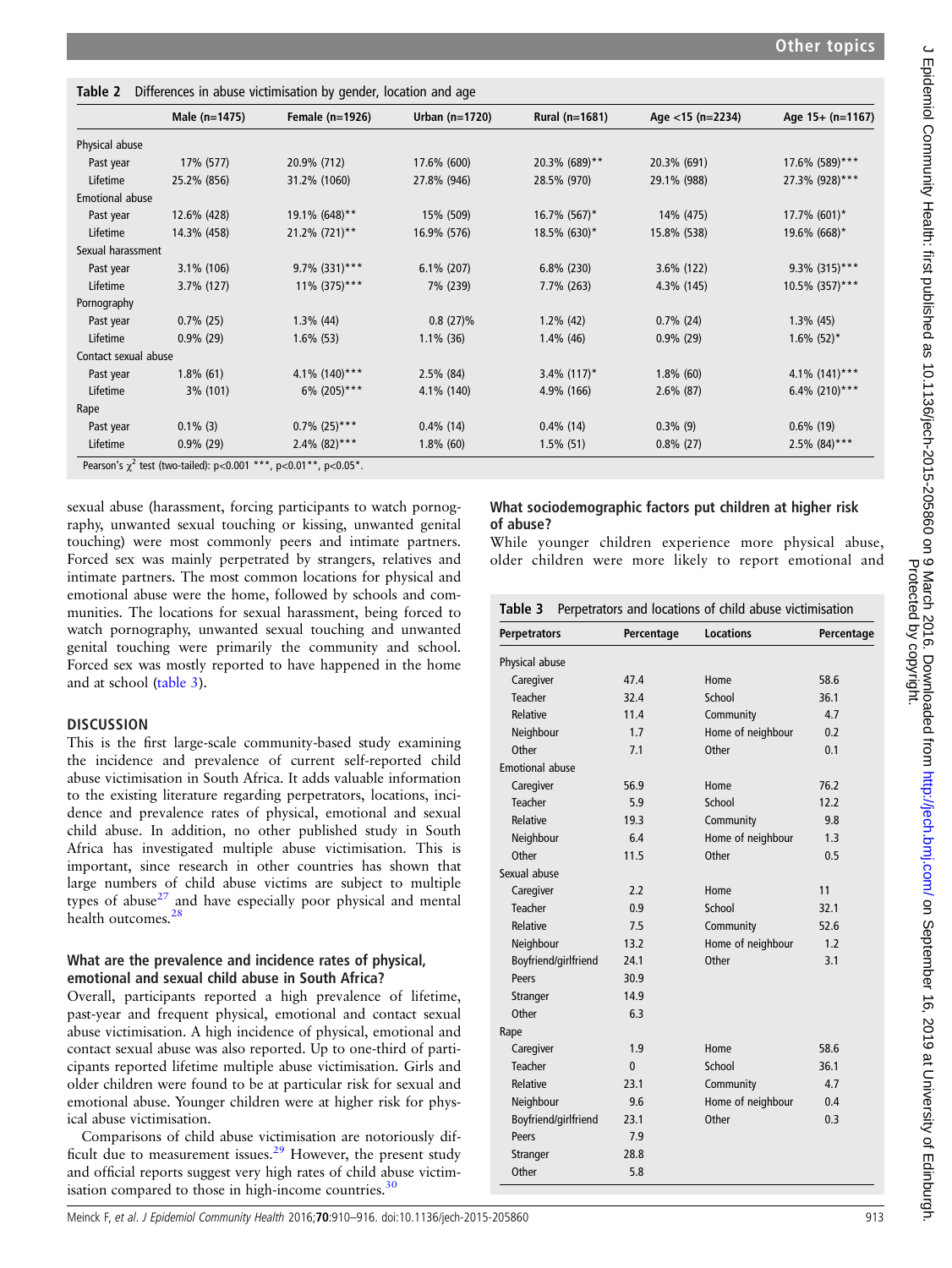sexual abuse. This finding seems broadly in line with the literature from other studies in Africa, $11$  such as the Violence Against Children studies,  $31^{32}$  as well as studies from highincome countries.33–[35](#page-7-0)

Gender also matters in abuse victimisation. Girls reported more emotional and lifetime sexual abuse than boys. These find-ings correspond to global<sup>36</sup> and African evidence.<sup>[31 32](#page-7-0)</sup> For emotional abuse, only one study in South Africa has previously examined gender differences $13 \text{ (most surveys have been single)}$  $13 \text{ (most surveys have been single)}$ gender), and evidence from other countries is inconclusive.<sup>33</sup> Interestingly, substantial differences in abuse victimisation between children in rural and urban areas could not be found, and previous findings were also inconclusive.<sup>[11](#page-6-0)</sup>

#### Who are the perpetrators, and what locations do they use?

Findings show differences between the perpetrators of physical, emotional and sexual abuse. Caregivers and teachers committed the majority of physical abuse. Since caregivers are usually the child's main disciplinarian, spend a large amount of time with the child and may consider physical discipline a behavioural measure, $37$  it is not surprising that they are the main perpetra-tors of physical and emotional abuse.<sup>[38](#page-7-0)</sup> Consistent with previous evidence, physical punishment by teachers remains common in schools across the country despite the abolition of corporal pun-ishment in schools.<sup>[39](#page-7-0)</sup>

The most common perpetrators of rape were strangers, peers and relatives, a finding which corresponds to findings from other studies in South Africa.[15 17](#page-6-0) Contact sexual abuse and sexual harassment were carried out mostly by peers/friends or relatives, findings which are consistent with other South African studies.<sup>[39](#page-7-0)</sup> Contrary to other studies in South Africa, few chil-dren reported teachers as sexual abusers.<sup>[40](#page-7-0)</sup>

#### Limitations

This study was subject to a number of limitations. First, it took place in low-income black African communities, and thus the observed prevalence rates cannot be generalised across highincome areas and other ethnic groups within South Africa. However, 54% of black South Africans live under the poverty line, $41$  and the study benefited from in-sample variation such as the inclusion of five African language groups and the administering of questionnaires in rural and urban areas in two provinces. Second, data were collected using child self-report only. Evidence suggests that children routinely under-report their experiences of abuse.<sup>42</sup> Studies that include parents have shown, however, that parents are even more likely to under-report abusive behaviours towards their children, $43$  and use of social services cases or substantiated court reports are unreliable in contexts where services are unable to reach the majority of abuse victims. Furthermore, current child self-report is prefer-able to the routinely used retrospective measures.<sup>[44](#page-7-0)</sup> In addition, measures were carefully piloted, included in a removable confidential section of the questionnaire, and interviews were conducted with particularly sympathetic interviewers. Third, no information on the perpetrators' gender was collected. Future studies should investigate perpetrator gender in order to inform targeted interventions aimed specifically at sexual abuse perpetrators. Finally, the study focused on the prevalence and incidence of physical, emotional and sexual abuse victimisation only and did not measure neglect or any forms of community violence. Experience of more than one type of child abuse victimisation as defined in this study is therefore classified as multiple

abuse victimisation rather than polyvictimisation. Results should be interpreted with this in mind.

#### Implications

Current child abuse prevention efforts often focus on younger children, but our results suggest that adolescents are also vulnerable to abuse victimisation (with 32.3% of the adolescents in this sample experiencing at least one type of frequent abuse victimisation). This suggests that broadening child protection efforts is necessary to ensure that this age group is reached. The findings also demonstrate that child abuse appears to be prevalent across genders, locations and settings despite some differences between boys and girls and between younger and older adolescents. While the current child protection system in South Africa mainly focuses on responding to child abuse, policymakers and practitioners should consider investing in child abuse prevention programmes in the light of these findings. Home visiting, evidence-based parenting programmes and multicomponent interventions have been shown to be effective in other parts of the world.[45](#page-7-0) Given the wide number of contexts in which abuse occurs, these services should be integrated with education, family health services such as maternal health, early childhood development, immunisations and adolescent health services as suggested by a recent Child Maltreatment Readiness Assessment in South Africa.[46](#page-7-0)

#### Directions for future research

Research investigating risk and protective factors for child abuse victimisation is needed to inform intervention design and programming. Further research is required to examine social and familial predictors of abuse in order to identify modifiable pathways. Since existing family interventions focus primarily on parents with infants or young children, future research should consider the design and evaluation of child abuse prevention interventions for families with older children and adolescents. Furthermore, the role of gender (for both the child and the perpetrator) in sexual abuse victimisation needs to be investigated.

Future research should also investigate risk factors for multiple abuse victimisation in South Africa. Child abuse prevention efforts should consider the importance of co-occurrence of several types of abuse, since studies have shown that multiple childhood abuse victims are at a higher risk of developing trauma symptomology and are more likely to experience severe abuse.<sup>47</sup>

#### **CONCLUSION**

The incidence and prevalence rates of physical, emotional and sexual abuse in South Africa are high in comparison to Western samples and similar to rates shown in other sub-Saharan African countries. Many children also report multiple abuse victimisation. Perpetrators of physical abuse are mainly caregivers and teachers; perpetrators of emotional abuse are mainly caregivers and relatives; and perpetrators of sexual abuse tend to be intimate partners and peers.

The findings of this study have implications for policy and intervention design in South Africa. They suggest the need for targeted child abuse prevention interventions and service provision. Such programmes should take into account the heterogeneity in victims, perpetrators and locations across the different types of abuse.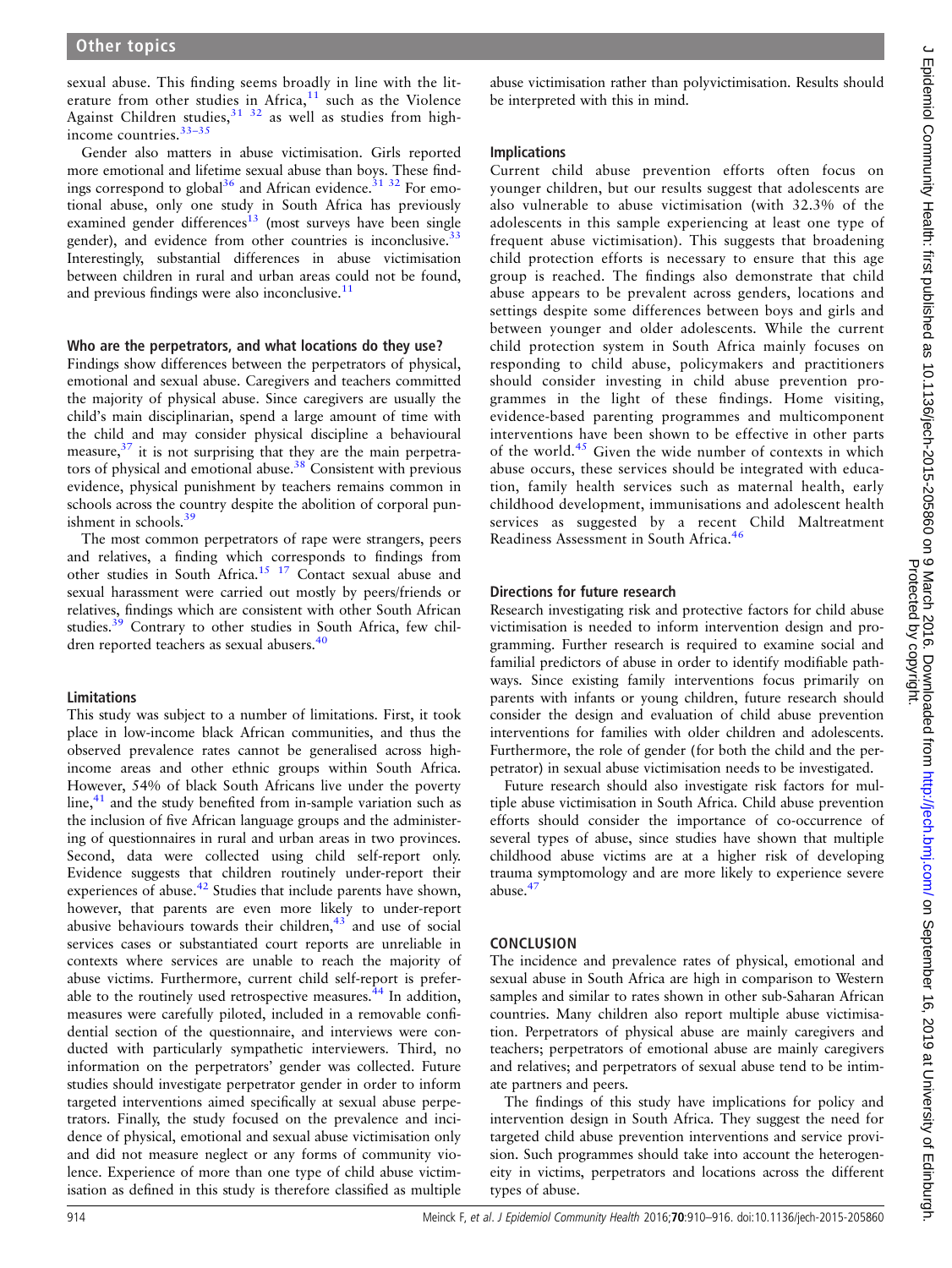# <span id="page-6-0"></span>What is already known on this subject

Physical, emotional and sexual child abuse victimisation has been shown to influence health in later life. Recent studies have found that the prevalence of child abuse victimisation is high across sub-Saharan Africa, but existing studies focus exclusively on school or university students, or on only one gender. They are cross-sectional and therefore cannot determine incidence.

# What this study adds

This longitudinal study examined physical, emotional, sexual and multiple abuse victimisation in a community-based sample of South African adolescents. It identified incidence and prevalence of abuse victimisation as well as perpetrators and locations. The results emphasise the great importance of targeted interventions for abuse response services and prevention.

#### Author affiliations <sup>1</sup>

<sup>1</sup>Department of Social Policy & Intervention, Centre for Evidence-Based Intervention, University of Oxford, Oxford, UK

<sup>2</sup> Department of Psychiatry and Mental Health, University of Cape Town, Cape Town, South Africa

<sup>3</sup> Health Economics and HIV/AIDS Research Division, University of KwaZulu-Natal, Durban, South Africa

<sup>4</sup>Health Psychology and Behavioural Medicine Research Group, School of Psychology and Speech Pathology, Curtin University, Perth, Western Australia, Australia <sup>5</sup>UNICEF Office of Research Innocenti, Florence, Italy

Twitter Follow Mark Boyes at [@me\\_boyo, the research project at @YoungcarersS](http://twitter.com/YoungcarersS) [and Franziska Meinck at @AresQui](http://twitter.com/AresQui)

Acknowledgements The authors wish to thank the children who participated in the study, their families, all the fieldworkers working tirelessly to interview as many children as possible, and the Rural AIDS Development Action Research programme (RADAR) at the University of the Witwatersrand and Cape Town Child Welfare. The authors would also like to thank Jennifer Rabedeau, Dr Thees Spreckelsen, Dr Lucy Bowes and Professors Lorraine Radford and Frances Gardner for comments and edits. The authors have no conflicts of interest to disclose.

Contributors LDC and MEB had responsibility for the overall study design and management. FM had responsibility for conceptualising and writing the paper. FM conducted part of the fieldwork and data collection, and also led the analyses. LDC and MEB contributed to the analyses. FM, LDC, MEB and HL-V worked together on the interpretation of findings and writing of the paper. All authors reviewed and approved the final version.

Funding This work was supported by the Economic and Social Research Council (UK; [http://www.esrc.ac.uk\)](http://www.esrc.ac.uk) and the National Research Foundation (South Africa; <http://www.nrf.ac.za>) [grant number RES-062–23-2068], the National Department of Social Development (South Africa;<http://www.dsd.gov.za>), the Claude Leon Foundation (South Africa;<http://www.leonfoundation.co.za>), the Nuffield Foundation (UK, [http://](http://www.nuffieldfoundation.org)www.nuffi[eldfoundation.org\)](http://www.nuffieldfoundation.org) [grant number OPD/31598], the Health Economics and HIV/AIDS Research Division at the University of KwaZulu-Natal (South Africa; [http://www.heard.org.za\)](http://www.heard.org.za) [grant number R14304/AA002], the John Fell Fund (UK,<http://www.admin.ox.ac.uk/pras/jff>) [grant number 103/757], the Leverhulme Trust (UK,<http://www.leverhulme.ac.uk>) [grant number PLP-2014–095], the University of Oxford's ESRC Impact Acceleration Account, and the European Research Council under the European Union's Seventh Framework Programme [FP7/ 2007–2013, grant agreement 313421]. FM was funded by an ESRC doctoral studentship [grant number OSSID 454387]. The funders had no role in the study design, data collection and analysis, decision to publish or preparation of the manuscript.

#### Competing interests None declared.

Ethics approval Ethical approval was granted by the Universities of Oxford, Cape Town and KwaZulu-Natal; the National Department of Social Development; and the Western Cape and Mpumalanga provincial Departments of Health and Education.

Provenance and peer review Not commissioned; externally peer reviewed.

Data sharing statement Data can be shared if needed and in collaboration. Please contact Dr Lucie Cluver lucie.cluver@spi.ox.ac.uk. More information on the study is available on<http://www.youngcarers.org.za>.

Open Access This is an Open Access article distributed in accordance with the terms of the Creative Commons Attribution (CC BY 4.0) license, which permits others to distribute, remix, adapt and build upon this work, for commercial use, provided the original work is properly cited. See: [http://creativecommons.org/licenses/](http://creativecommons.org/licenses/by/4.0/) [by/4.0/](http://creativecommons.org/licenses/by/4.0/)

### **REFERENCES**

- Reza A, Breiding MJ, Gulaid J, et al. Sexual violence and its health consequences for female children in Swaziland: a cluster survey study. [Lancet](http://dx.doi.org/10.1016/S0140-6736(09)60247-6) 2009;373:1966-72.
- 2 Jewkes R, Dunkle K, Nduna M, et al. Associations between childhood adversity and depression, substance abuse and HIV and HSV2 incident infections in rural South African youth. [Child Abus Negl](http://dx.doi.org/10.1016/j.chiabu.2010.05.002) 2010;34:833–41.
- 3 Cluver L, Orkin M, Boyes M, et al. Transactional sex amongst AIDS-orphaned and AIDS-affected adolescents predicted by abuse and extreme poverty. [J Acquir](http://dx.doi.org/10.1097/QAI.0b013e31822f0d82) [Immune De](http://dx.doi.org/10.1097/QAI.0b013e31822f0d82)fic Syndr 2011;58:336–43.
- Jewkes R, Levin J, Penn-Kekana L. Risk factors for domestic violence: findings from a South African cross-sectional study. [Soc Sci Med](http://dx.doi.org/10.1016/S0277-9536(01)00294-5) 2002;55:1603-17.
- 5 Cluver L, Bowes L, Gardner F. Risk and protective factors for bullying victimization among AIDS-affected and vulnerable children in South Africa. [Child Abus Negl](http://dx.doi.org/http://dx.doi.org/10.1016/j.chiabu.2010.04.002) 2010;34:793–803. [http://www.sciencedirect.com/science/article/B6V7N-51430PX-1/](http://www.sciencedirect.com/science/article/B6V7N-51430PX-1/2/df0da929cb2b11f2ccf09430874bc140) [2/df0da929cb2b11f2ccf09430874bc140](http://www.sciencedirect.com/science/article/B6V7N-51430PX-1/2/df0da929cb2b11f2ccf09430874bc140)
- 6 Brown D, Riley L, Butchart A, et al. Exposure to physical and sexual violence and adverse health behaviours in African children: results from the Global School-based Student Health Study. [Bull World Health Organ](http://dx.doi.org/10.2471/BLT.07.047423) 2009:87:447-55.
- 7 Steinberg L, Morris AS. Adolescent development. [Annu Rev Psychol](http://dx.doi.org/10.1146/annurev.psych.52.1.83)  $2001.52.83 - 110$
- 8 UNICEF. Towards an AIDS-Free Generation—children and AIDS: Sixth Stocktaking Report, 2013. New York: Unicef, 2013.
- 9 UNICEF. The State of the World's Children: adolescence, an age of opportunity. New York: Unicef, 2011.
- 10 Meinck F, Cluver LD, Boyes ME. Longitudinal Predictors of Child Sexual Abuse in a Large Community-Based Sample of South African Youth. *[J Interpers Violence](http://dx.doi.org/10.1177/0886260515596331)* 2015. Published Online First[:](http://dx.doi.org/10.1177/0886260515596331)
- 11 Meinck F, Cluver LD, Boyes ME, et al. Risk and protective factors for physical and sexual abuse of children and adolescents in Africa: a review and implications for practice. [Trauma Violence Abus](http://dx.doi.org/10.1177/1524838014523336) 2015;16:81–107.
- 12 Meinck F, Cluver LD, Boyes ME, et al. Risk and protective factors for physical and emotional abuse victimisation amongst vulnerable children in South Africa. [Child](http://dx.doi.org/10.1002/car.2283) [Abus Rev](http://dx.doi.org/10.1002/car.2283) 2015;24:182–97.
- 13 Thurman T, Kidman R. Child maltreatment at home: prevalence among orphans and vulnerable children in KwaZulu-Natal, South Africa. New Orleans: Tulane University School of Public Health, 2011.
- Madu S, Idemunda S, Jegede A. Some perceived parental undesirable behaviours predicting child abuse: a study among a sample of university students in South Africa. J Soc Sci 2003;7:111–19.
- 15 Jewkes R, Levin J, Mbananga N, et al. Rape of girls in South Africa. *[Lancet](http://dx.doi.org/10.1016/S0140-6736(02)07530-X)* 2002;359:319–20.
- 16 Madu S, Peltzer K. Risk factors and child sexual abuse among secondary school students in the Northern Province (South Africa). [Child Abuse Negl](http://dx.doi.org/10.1016/S0145-2134(99)00128-3) 2000;24:259–68.
- 17 Anderson N, Ho-Foster A. 13,915 reasons for equity in sexual offences legislation: a national school-based survey in South Africa. [Int J Equity Health](http://dx.doi.org/10.1186/1475-9276-7-20) 2008;7:20.
- 18 Council on Higher Education. Vital Stats Pulic Higher Education 2010. Pretoria: Council on Higher Education, 2012.
- 19 Collings S. Physically and sexually abused children: a comparative analysis of 200 reported cases. Soc Work 1993;29:301–6.
- 20 Chu JA, Frey LM, Ganzel BL, et al. Memories of childhood abuse: dissociation, amnesia, and corroboration. Am J Psychiatry 1999;156:749-55. [http://ajp.](http://ajp.psychiatryonline.org/cgi/content/abstract/156/5/749) [psychiatryonline.org/cgi/content/abstract/156/5/749](http://ajp.psychiatryonline.org/cgi/content/abstract/156/5/749) [http://dx.doi.org/10.1176/ajp.](http://dx.doi.org/10.1176/ajp.156.5.749) [156.5.749](http://dx.doi.org/10.1176/ajp.156.5.749)
- 21 Organisation WH. Report of the Consultation on Child Abuse Prevention. Geneva: WHO, 1999.
- 22 Slack KS, Holl JL, McDaniel M, et al. Understanding the risks of child neglect: an exploration of poverty and parenting characteristics. [Child Maltreat](http://dx.doi.org/10.1177/1077559504269193) 2004;9:395–408.
- 23 Snider L, Dawes A. Psychosocial vulnerability and resilience measures for national-level monitoring of orphans and other vulnerable children: recommendations for revision of the UNICEF psychological Indicator. Cape Town: UNICEF, 2006.
- 24 Meinck F, Cluver LD, Boyes ME. Household illness, poverty and physical and emotional child abuse victimisation: findings from South Africa's first prospective cohort study. **[BMC Public Health](http://dx.doi.org/10.1186/s12889-015-1792-4) 2015;15:444.**